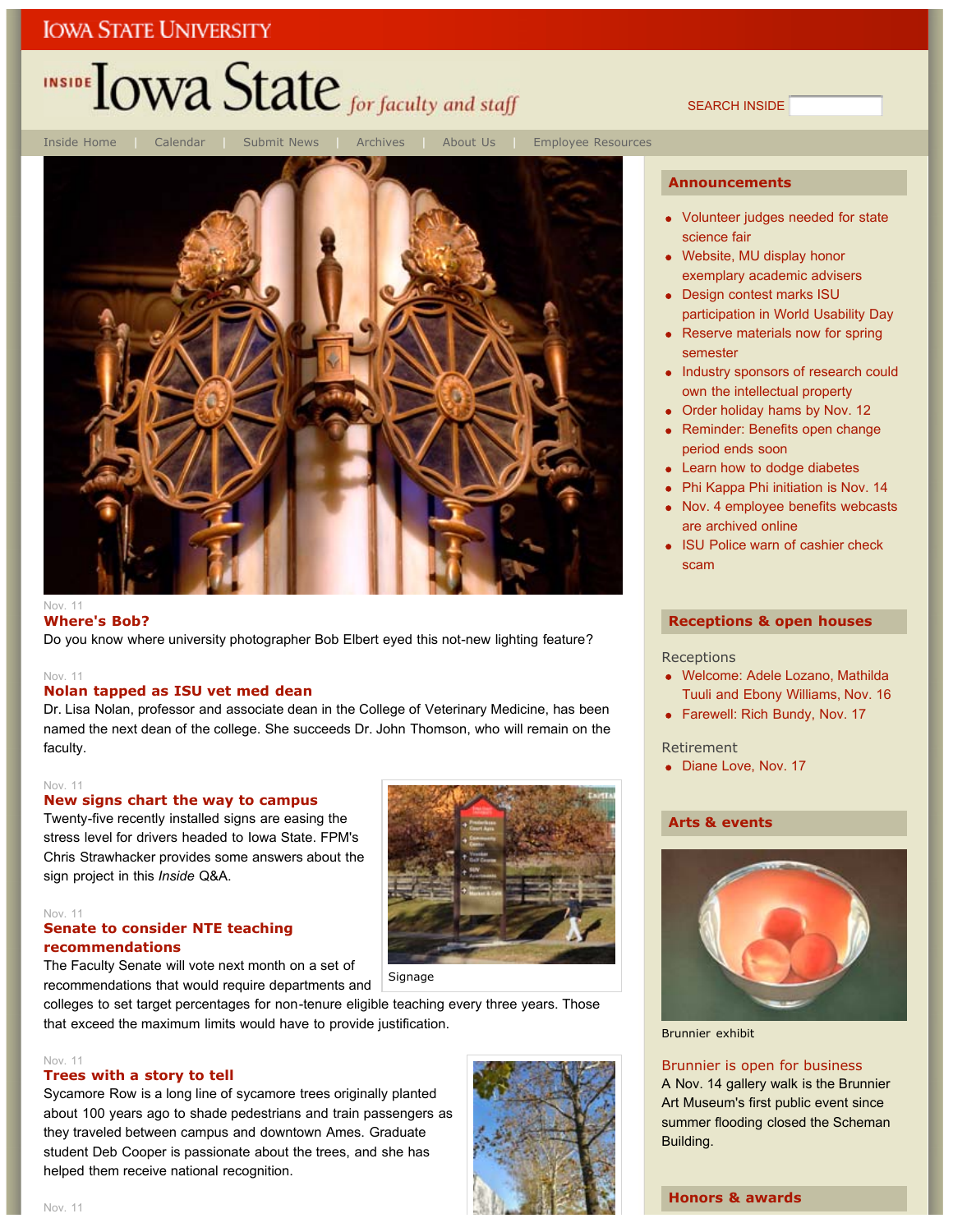#### **Parking update: Fewer tickets, greener patrols**

One-day parking permits are popular ... parking tickets dropped by 15 percent last year ... parking staff are walking more and driving less. These observations were part of DPS parking division manager Mark Miller's recent presentation to the P&S Council.



Sycamore Row

#### • Larry Johnson

- Robert Rust
- Sarah Ryan

#### **Around campus**

- Carriquiry will deliver fall dean's lecture on Tuesday
- Hold the dates: Sustainability symposium set for Feb. 21-22

#### **Inside tools**

Print this edition (PDF) **RSS** | Twitter

#### Nov. 11

#### **Hold the dates: Sustainability symposium set for Feb. 21-22**

Details are coming together on the university's third annual symposium on sustainability for faculty, staff and students Feb. 21-22, 2011, in the Memorial Union.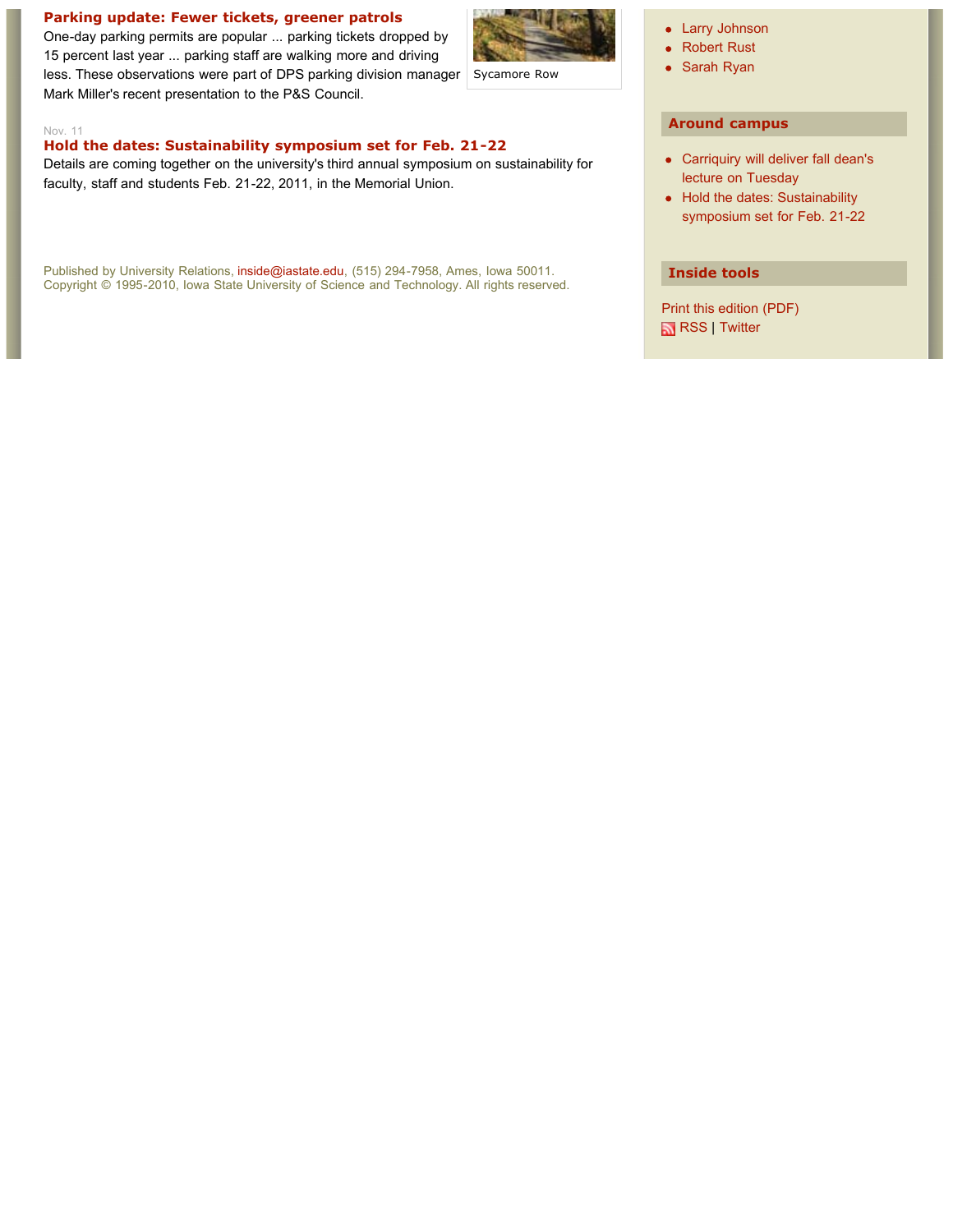# INSIDE TOWA State for faculty and staff

SEARCH INSIDE

Nov. 11, 2010



### **Where's Bob?**

University photographer Bob Elbert spotted this ornate light fixture above the west staircase in the Memorial Union.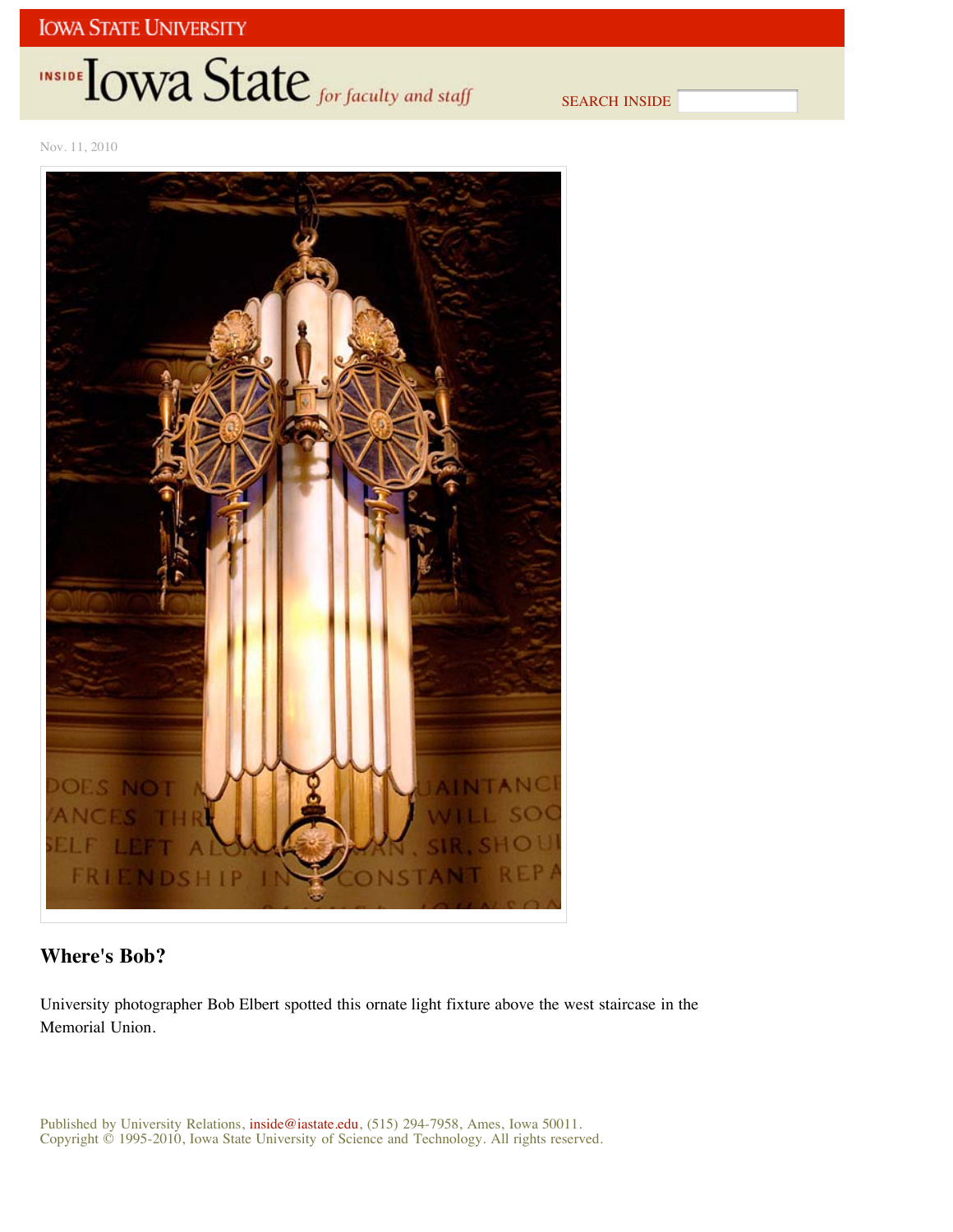# **INSIDE TOWA State** for faculty and staff

SEARCH INSIDE

Nov. 11, 2010

## **Iowa State selects new veterinary medicine dean**

by Annette Hacker, News Service

Dr. Lisa Nolan, professor and associate dean of research and graduate studies in the College of Veterinary Medicine, will become dean of the college effective Jan. 15, 2011.

Executive vice president and provost Elizabeth Hoffman appointed Nolan following an eight-month nationwide search. Nolan succeeds Dr. John Thomson, who is retiring as dean but will remain on the faculty, focusing on outcomes-based medicine and best production animal practices.



Dr. Lisa Nolan

"I am very excited to work with Dr. Nolan in her new role as dean," Hoffman said. "She has been an excellent department chair and associate dean, as well as an outstanding scholar, who has brought great distinction

to the college and the university. Under her leadership, we look to the college to enhance its research and educational excellence, building on the outstanding work of John Thomson in fund raising, facilities and faculty hires."

President Gregory Geoffroy said Nolan has important leadership qualities that will serve the college well.

"Dr. Nolan brings an outstanding record of teaching, multidisciplinary research and administration to her new position, and she is highly regarded by her academic peers and constituency groups," Geoffroy said.

Nolan joined the ISU faculty in 2003 as professor and chair of veterinary microbiology and preventive medicine. She served as associate dean of academic and student affairs in the College of Veterinary Medicine from 2007 to 2009. Since 2003, she also has been an adjunct professor in the department of veterinary and microbiological sciences at North Dakota State University, Fargo.

Nolan's research focuses on bacterial diseases of production animals, including their effects on animal health, human health and food safety.

Nolan earned her D.V.M. degree (1988) and a master's (1989) and Ph.D. (1992) in medical microbiology from the University of Georgia, Athens. She is a member of the American Veterinary Medical Association, the American Association of Avian Pathologists, the American Society for Microbiology and the International Society of Plasmid Biology. She serves on the editorial review board of the publication *Avian Diseases*, and since 2005 has been associate editor of *Diseases of Poultry* (12th and 13th editions).

In addition to authoring many research publications, Nolan also is an award-winning teacher. She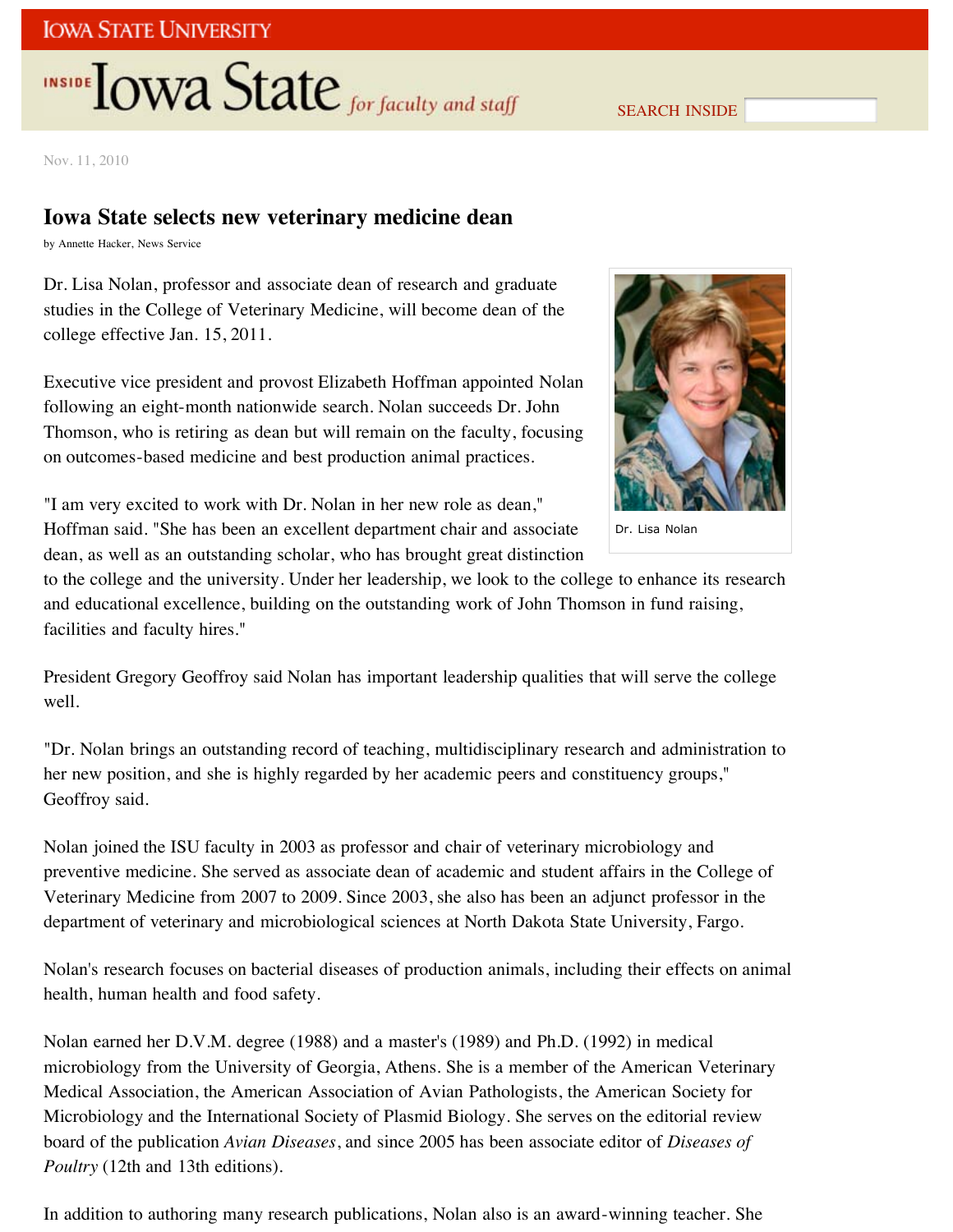was named distinguished educator of the year by NDSU's Blue Key National Honor Fraternity in 2001.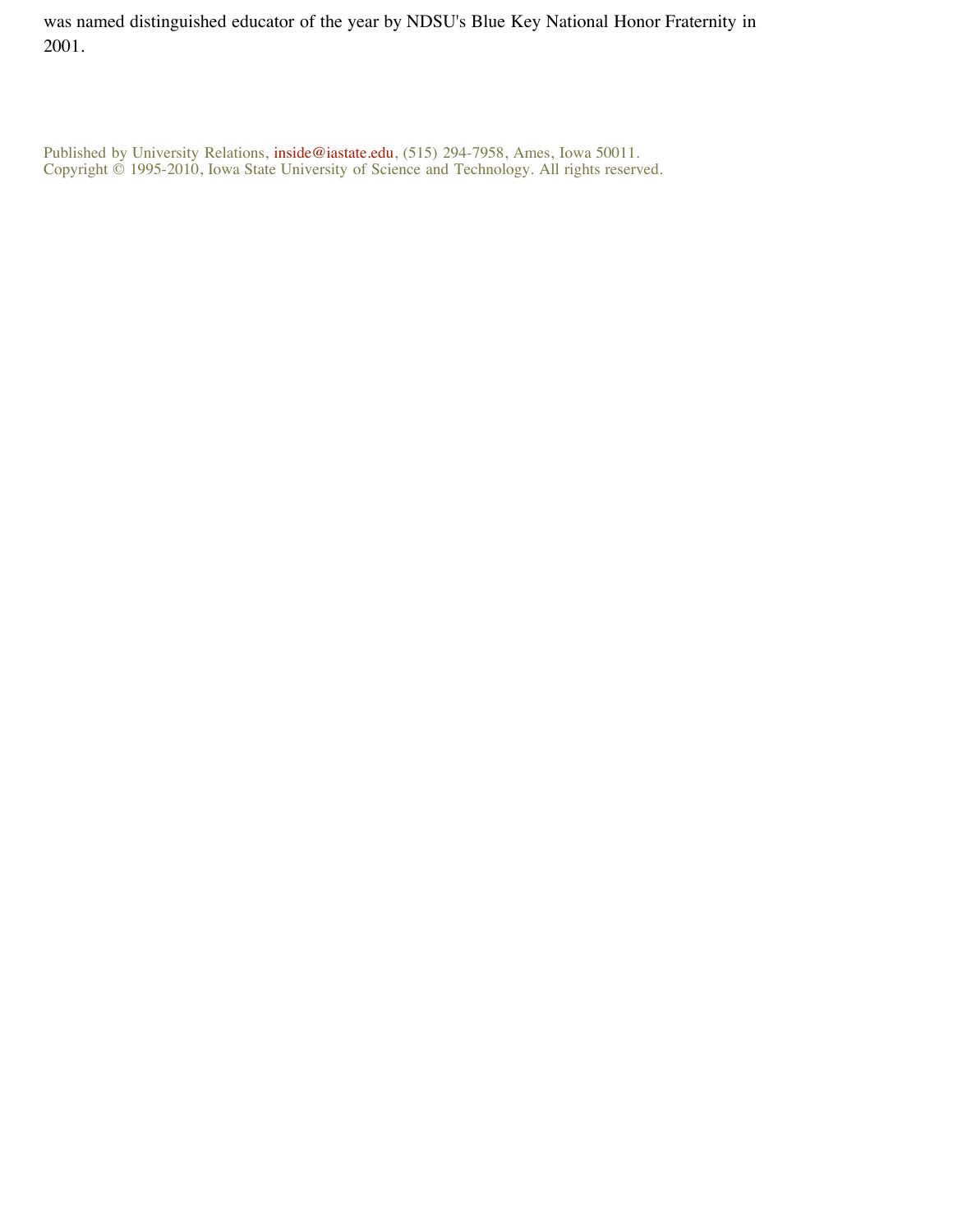# INSIDE **IOWA State** for faculty and staff

SEARCH INSIDE

Nov. 11, 2010



This sign along Stange Road is among 25 new directional signs intended to help drivers find their way to key visitor destinations on campus. *Photo by Bob Elbert*.

## **New signs chart the way to campus**

by Diana Pounds

GPS notwithstanding, it's not always easy to find your way around a new campus. Twenty-five recently installed signs are easing the stress level for drivers headed to Iowa State.

## **Destinations**

See complete list of sign destinations.

In this *Inside* Q&A, Chris Strawhacker, project manager in facilities planning and management, answers questions about Iowa State's sign project.

## **Who will use the signs?**

The signs are there to point the way for new and prospective students, their families and other campus visitors. Signs are positioned along key vehicular entry routes to campus, like University Boulevard, Lincoln Way, Stange Road, 13th Street and 24th Street.

### **How were sign destinations selected?**

The signs point to likely destinations of new students and visitors. Most visitors are headed to places like central campus, residence halls, athletics facilities, campus attractions and public parking. Buildings with areas where visitors can get additional information about the university were favored.

## **How big are the signs?**

They're 15.5 feet tall, weigh 550 pounds each and were made to withstand winds up to 90 mph. Signs were sized to accommodate long facility names and be readable by drivers moving briskly along such roads as University Boulevard.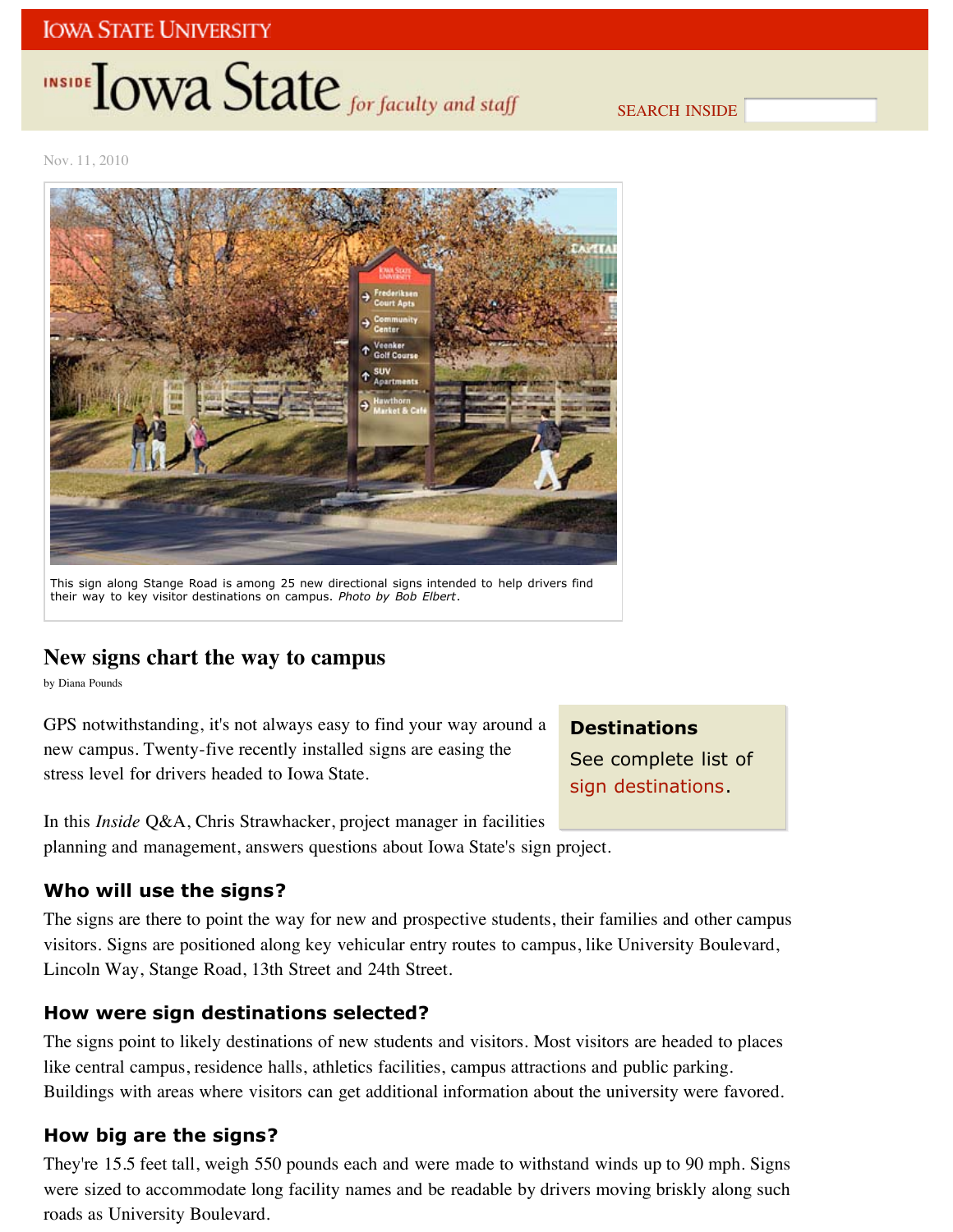### **Is there a significance to the sign design?**

The peak atop each sign resembles a common building roof line on campus, rather than the roof of any specific building. In form and colors, the signs complement two other university projects - campus historical markers and the South Campus Gateway entrance to campus along University Boulevard.

#### **Are more directional signs planned?**

This group of signs was designed to cover the main entrance to campus. There's no project in the works now, but additional signs may be installed in the future.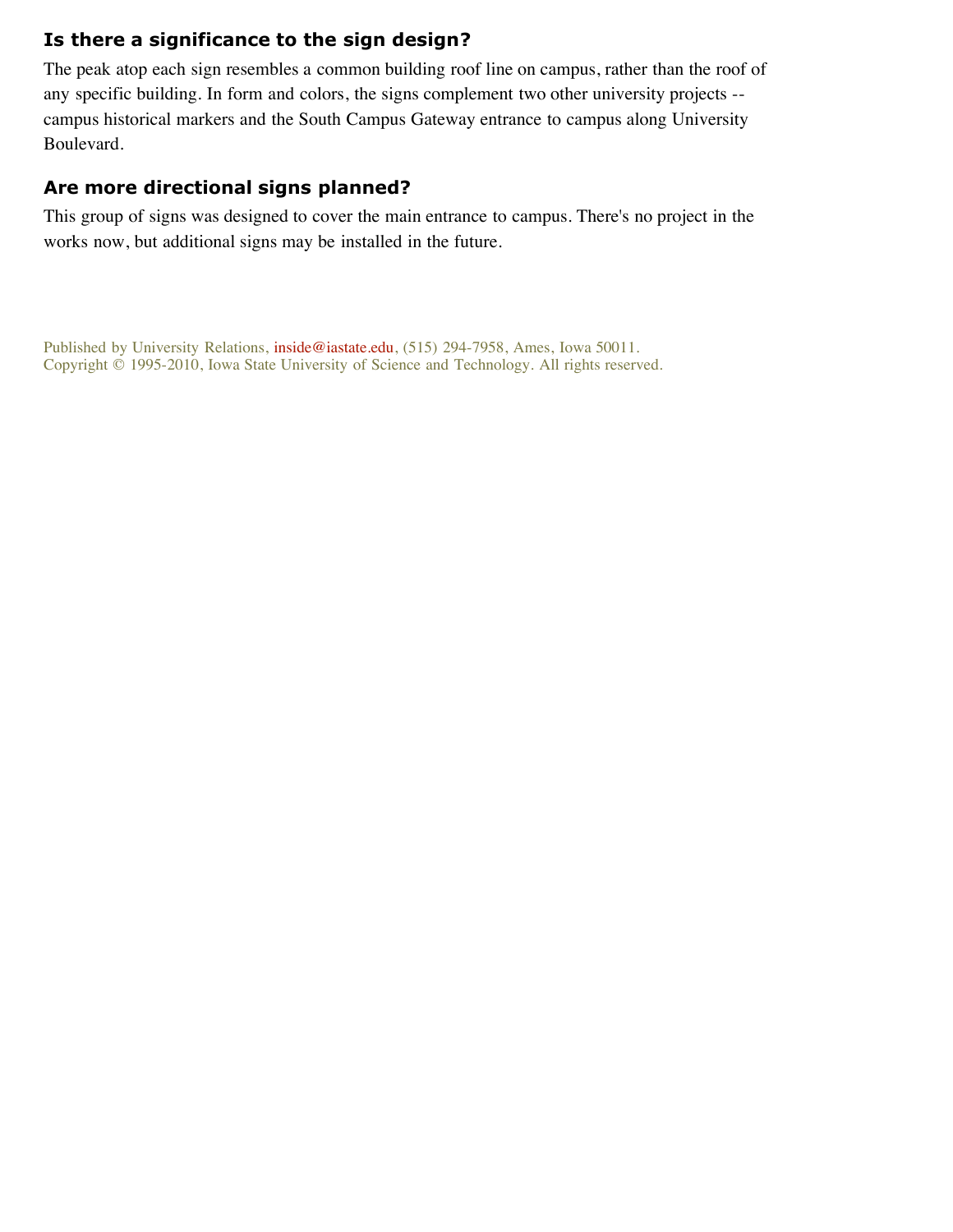# **INSIDE OWA State** for faculty and staff

Nov. 11, 2010

## **Senate to consider NTE teaching recommendations**

by Erin Rosacker

A set of recommendations stemming from a task force report on non-tenure eligible (NTE) faculty teaching loads got its first read during the Nov. 9 Faculty Senate meeting. Senators likely will vote on the four recommendations in December.

ISU's *Faculty Handbook* policy follows the AAUP (American Association of University Professors) teaching percentage guidelines, which limit NTE teaching to no more than 25 percent of all instruction in a department, and no more than 15 percent of instruction across the university. Last fall, executive vice president and provost Elizabeth Hoffman reported that more than 24 percent of university teaching was done by NTE instructors, measured by either section credits (25.6 percent), student credit hours (26.4 percent) or course sections (24.3 percent).

Recognizing the varying needs for NTE teaching among departments, the senate's faculty development and administrative relations (FDAR) council developed a method to assess departmental use -- and justification -- of NTE teaching. The FDAR also created departmental and college "responsibility statements," which would be submitted once every three years to the provost for review.

The FDAR's four recommendations include:

- Use the responsibility statement to set "optimal" NTE teaching percentages in each department with input from the faculty, department chair, college dean and provost. If the target exceeds 25 percent, justification must be provided.
- Use the responsibility statement to set target NTE teaching percentages for each college. If the target exceeds 20 percent, justification must be provided.
- FDAR council review of college reports every three years
- Continue annual provost reports to the senate on NTE teaching percentages and department and college targets.

"The purpose of this whole process is to promote communication and to begin to do more in terms of tracking what's happening with NTE over the years," said FDAR chair Ann Smiley-Oyen.

## **Other business**

Senators also will vote next month on handbook changes, adding a policy for renaming academic units. A new section (2.8) was created to replace the approval process that was lost when section 10.8 was revised last year.

Senators unanimously approved handbook changes to section 5.7.5.1, which update the process for senate review of central administrative offices. The reviews take place annually on a rotating basis.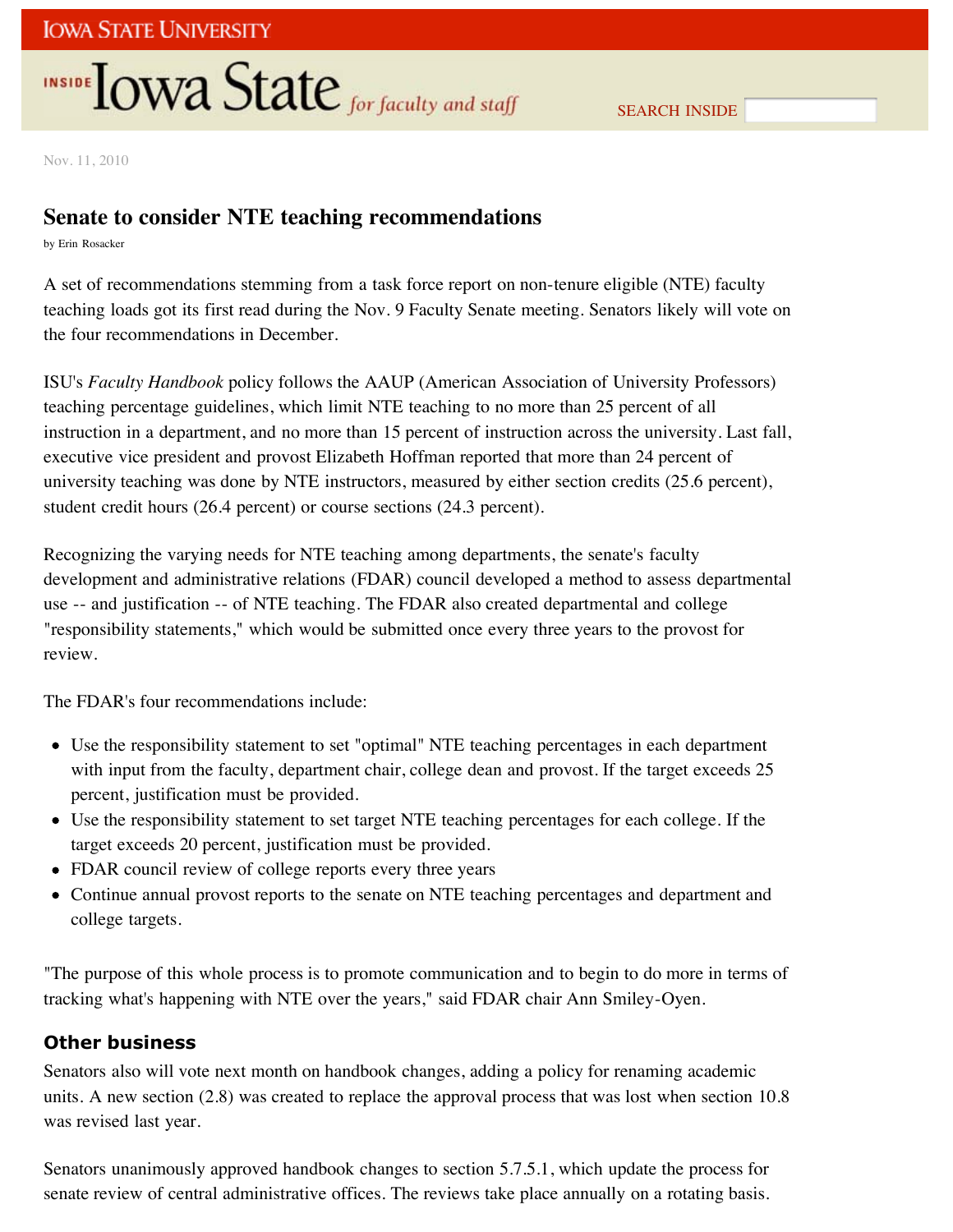Two vice president offices were added to the review cycle (Extension and outreach, and research and economic development).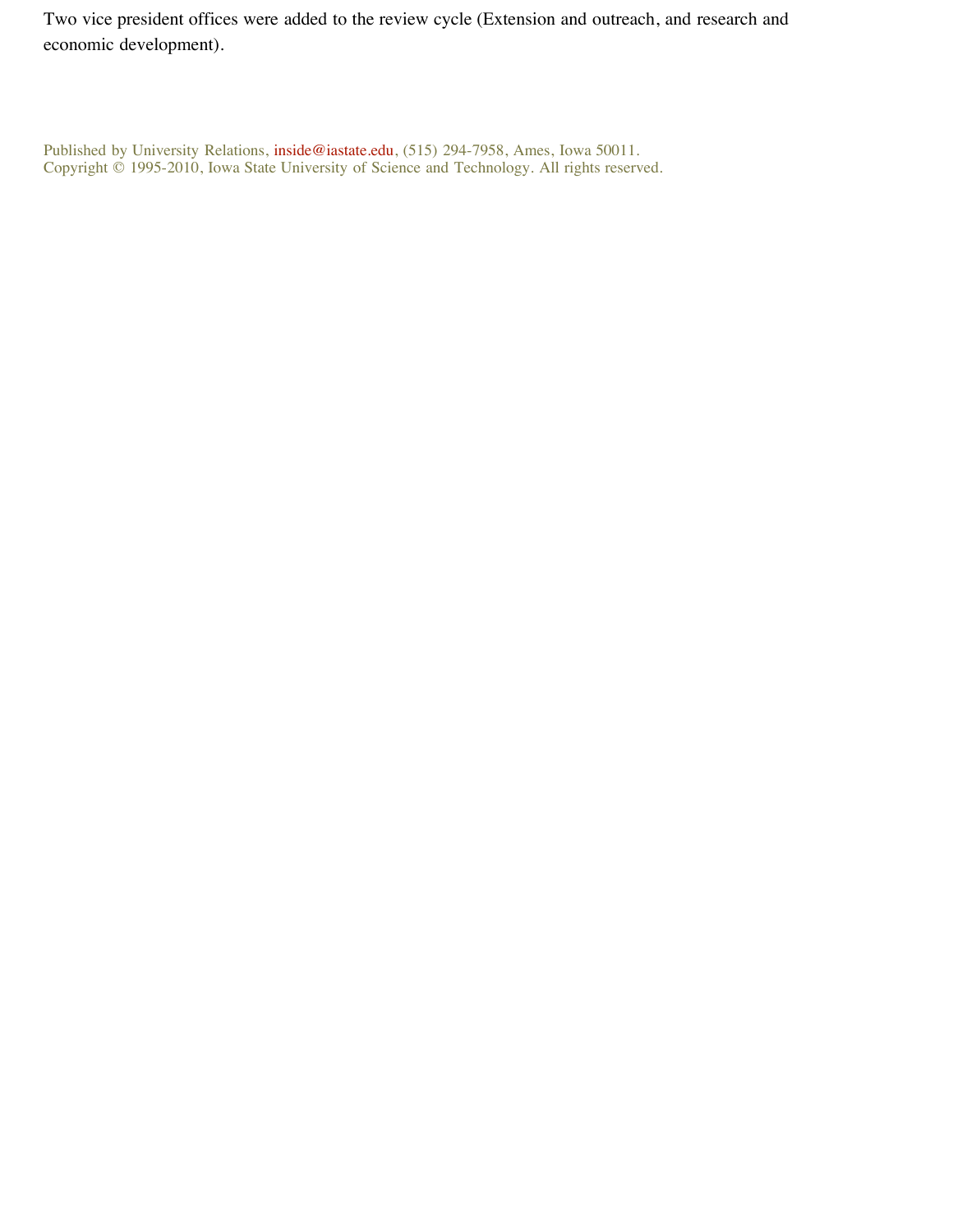# INSIDE **LOWA State** for faculty and staff

SEARCH INSIDE

Nov. 11, 2010



Landscape Architecture Building, circa 1913. The sycamores, as small saplings, can be seen in the foreground. *Photo courtesy of the ISU Library/Special Collections Dept*.

## **Trees with a story to tell**

by Paula Van Brocklin

You've probably walked past or driven by Sycamore Row a hundred times and never knew it existed. It's a stretch of 42 100-year-old sycamore trees that runs parallel to what used to be the old Dinkey rail line. The first batch of trees starts near the Landscape Architecture Building and continues east along a path that runs past the Lied Center, CyRide and the ISU soccer complex. The trees continue across University Boulevard near Brookside Park, and end at Squaw Creek.

Thanks to the efforts of Deb Cooper, a graduate student in landscape architecture, Sycamore Row is getting more attention these days, both locally and nationally.

#### **The trees tell a story**

Cooper first learned about Sycamore Row in 2008 while on a plant walk for one of her landscape classes. A self-professed lover of "big, old trees," Cooper was intrigued by the sycamores and wanted to learn more. Later the same day, as chance would have it, she received

The Dinkey, a steam locomotive that took faculty, staff and students from Iowa State to downtown Ames, operated from 1891 to 1907. It was replaced by an electric trolley in 1907, which continued through 1929 when passenger rail service between campus and Ames stopped with the advent of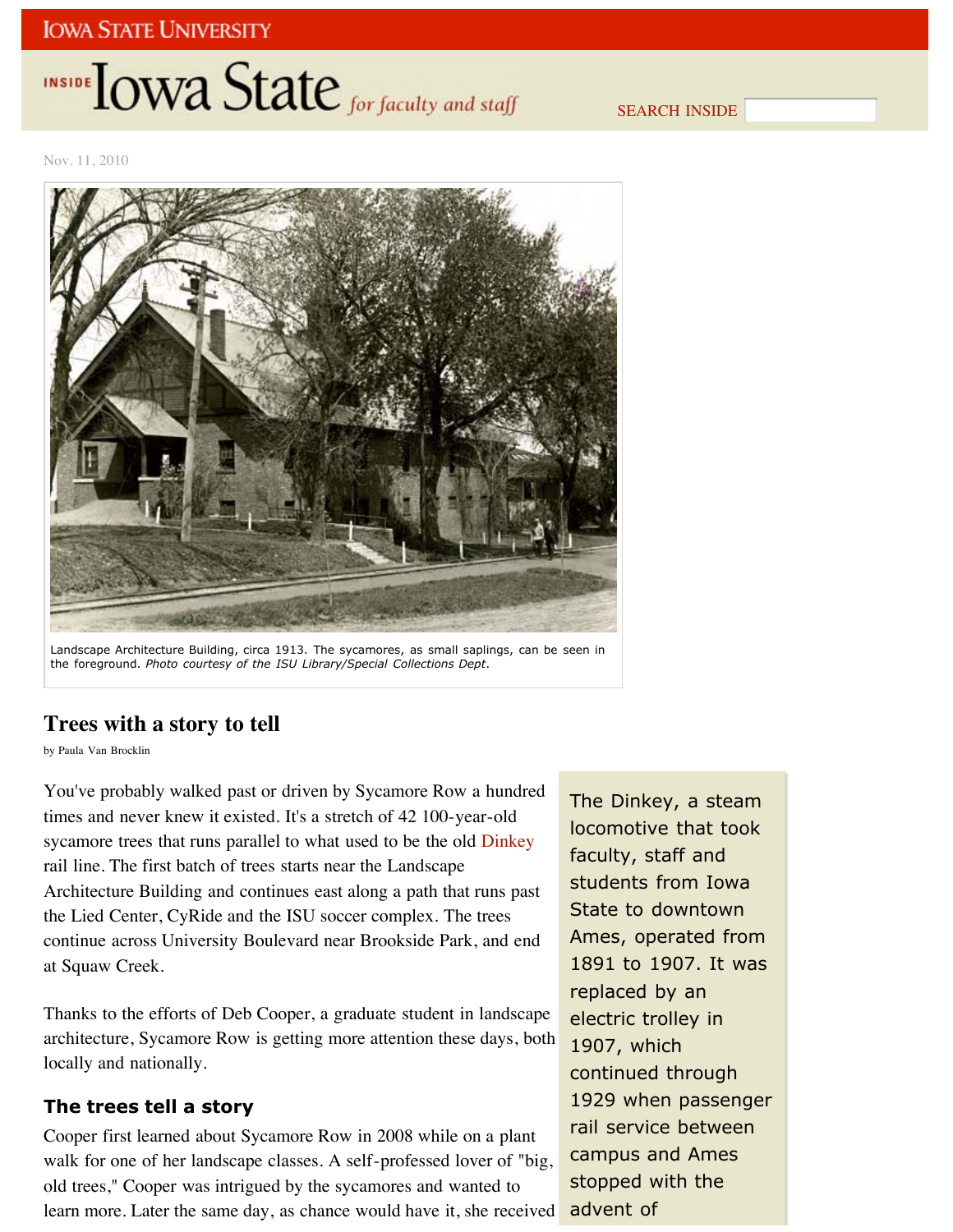an e-mail seeking nominations for The Cultural Landscape Foundation's (TCLF) annual "Landslide" photography exhibition, which showcases at-risk landscapes. It was a sign. Cooper felt she was called to tell the trees' story.

### **What's the risk?**

Cooper said Sycamore Row's greatest threat is people not knowing it exists, and, therefore, not caring for the trees.

"The trees are in danger because they are not being managed," she said. "There are a lot of volunteer [trees] in the wooded areas that are encroaching in their space. We need to take care of them."

Staff in facilities planning and management, which is responsible for the care of campus trees, are aware of Sycamore Row and its historical significance. Shrinking budgets play a key role in shaping their work plans from year to year.

## **Fruitful effort**

Cooper's research and effort to tell



A stretch of Sycamore Row as it looks today, just south of the CyRide facilities. *Photo by Leah Hansen*.

automobiles.

However, the tracks remained in place through the late 1930s. Remnants of the cinder path that ran parallel to the Dinkey line survived well into the early 1990s, when it was asphalted.

the trees' story paid off. Sycamore Row is included in TCLF's 2010 "Landslide: Every Tree Tells a Story" traveling photography exhibition. The show, which features 25 images of 12 different at-risk landscapes in the United States and Puerto Rico, opened Nov. 4 at Aljira, a Center for Contemporary Art, in Newark, N.J. The show runs through Jan. 8, 2011. The exhibition also will be on display at the Philadelphia International Flower Show, March 6-14, 2011, and at the LongHouse Reserve in New York, April 4, 2011.

Cooper is thrilled that her nomination of Sycamore Row was selected for this year's "Landslide" exhibit. But to her, it's all about the trees.

"I'm just happy the trees are getting recognition, making people aware of them," Cooper said. "They're part of our history."

## **History lesson**

Horticulture professor Arthur T. Erwin initiated the planting of about 50 (an estimate from Cooper, who has counted the trees - and vacant spots in the row -- several times) sycamores around 1909, when he also served as Iowa State's superintendent of grounds. Erwin decided the trees were needed to create tranquility for faculty, staff and students as they trekked by rail or foot between campus and Ames. Based on the size of the various trees, Cooper estimates the trees were planted sometime between 1910 and 1920.



The Dinkey at the Hub, circa 1906. *Photo courtesy of the ISU Library/Special Collections Dept*.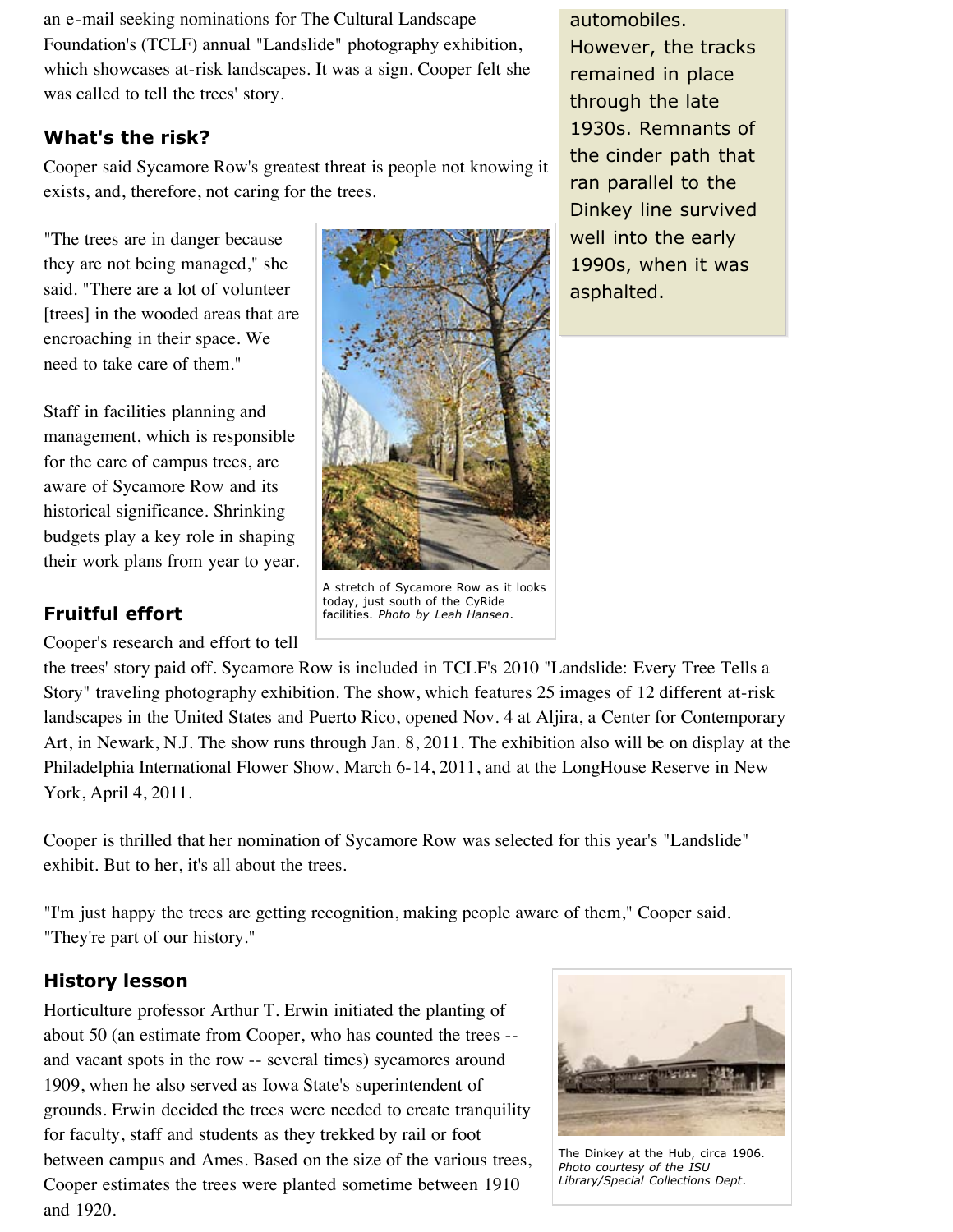An aspiring landscape architect who will concurrently earn both her bachelor's and master's degrees in landscape architecture this summer, Cooper presumes Erwin had a specific purpose for the sycamore trees, aside from their aesthetic value.

"The trees are on the south side so that the path and the train would be shaded," she said.

Cooper had to rely on her own research and landscaping skills to connect the historical dots of Sycamore Row; very little was written about the trees in university history. For example, why did Erwin choose sycamores? Cooper thinks she may have figured this out as well.

She said sycamores are tolerant of water, and since part of Sycamore Row lies in an area that floods frequently, she figures Erwin took note of this fact, too. Cooper unearthed another interesting tidbit about Erwin's past that may have contributed to his tree choice. While looking into his personal history, she researched Erwin's hometown, Fulton, Mo., only to discover that the town's main street is Sycamore. Coincidence?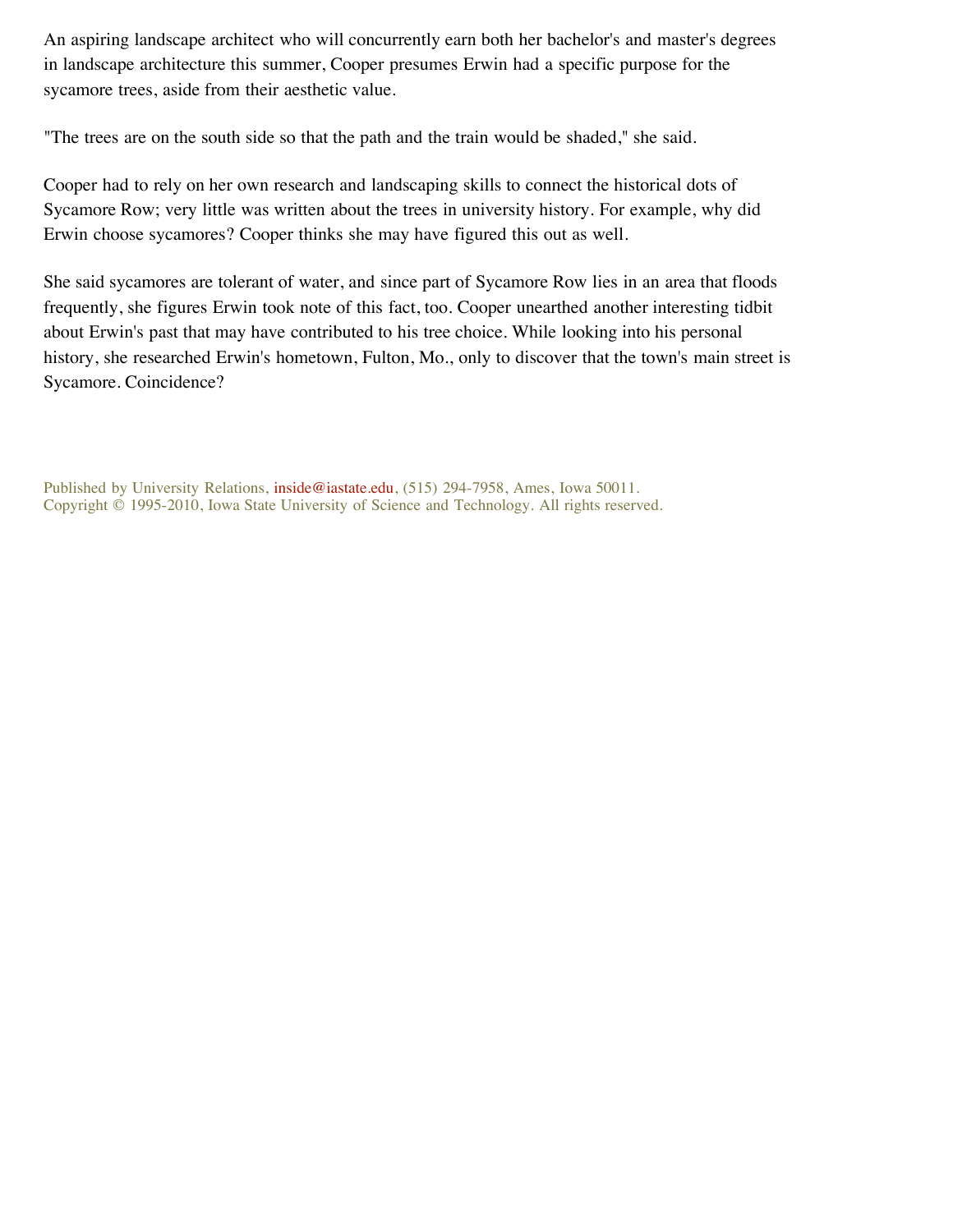# **INSIDE OWA State** for faculty and staff

Nov. 11, 2010

## **Parking update: Fewer tickets, greener patrols**

by Diana Pounds

One-day parking permits are popular. Parking tickets dropped by 15 percent last year. Parking staff are walking more and driving less.

These were among the quick facts Mark Miller shared with the Professional and Scientific Council during its Nov. 4 meeting. Miller, who manages the parking division in the department of public safety, briefed the council as part of a routine report.

Here are highlights of his report:

- The parking division is self-supporting, generating around \$3.3 million annually from parking permits, fines, events parking and other activities.
- Parking's expenses include snow removal (\$330,000 was spent last year clearing parking lots). Lot maintenance included spending \$150,000 on crack filling, patch work, seal coating and line painting. Parking also helps fund CyRide's free Orange route and reduced fares for faculty and staff at a cost of around \$271,000 per year.
- The new one-day "scratch" permits for faculty, staff and retirees who occasionally drive to campus have proven popular, with 1,100 tickets sold since July 1. Permits are \$2 each.
- Parking staff are walking and biking more. They also are doubling up in vehicles to drive partway, and then split up on foot to patrol. As a result, the parking division has been able to eliminate one vehicle and reduce mileage by 10,000 miles in the first four months of the current fiscal year.
- A new initiative that started about a week ago is a pre-pay Smart Card that frees drivers from carrying around parking change. Cards can be purchased for \$5. Cardholders can put cash (up to \$300) onto the cards, then swipe them at pre-pay stalls in lots 21 (west of the Armory) and 100 (west of the Lied Center) and the east parking deck.
- Last year, parking staff wrote around 68,000 tickets, down from around 80,000 the previous year.
- For parking citations that cost \$30 or more, parking staff document the infraction by taking a photo at the time of ticketing.
- Last year, parking staff provided 3,250 safety escorts and responded to 1,150 calls for the Help Van.
- Just under 4,000 citations were appealed last year to the Traffic Appeals Board, which consists of seven independent (non-DPS) employee representatives for faculty and staff appeals, and a student magistrate for student appeals. About half of the appeals were granted for both groups. Parking officials hope to offer an online appeal option sometime in the near future.
- For the past two years, faculty and staff and returning students have been able to buy parking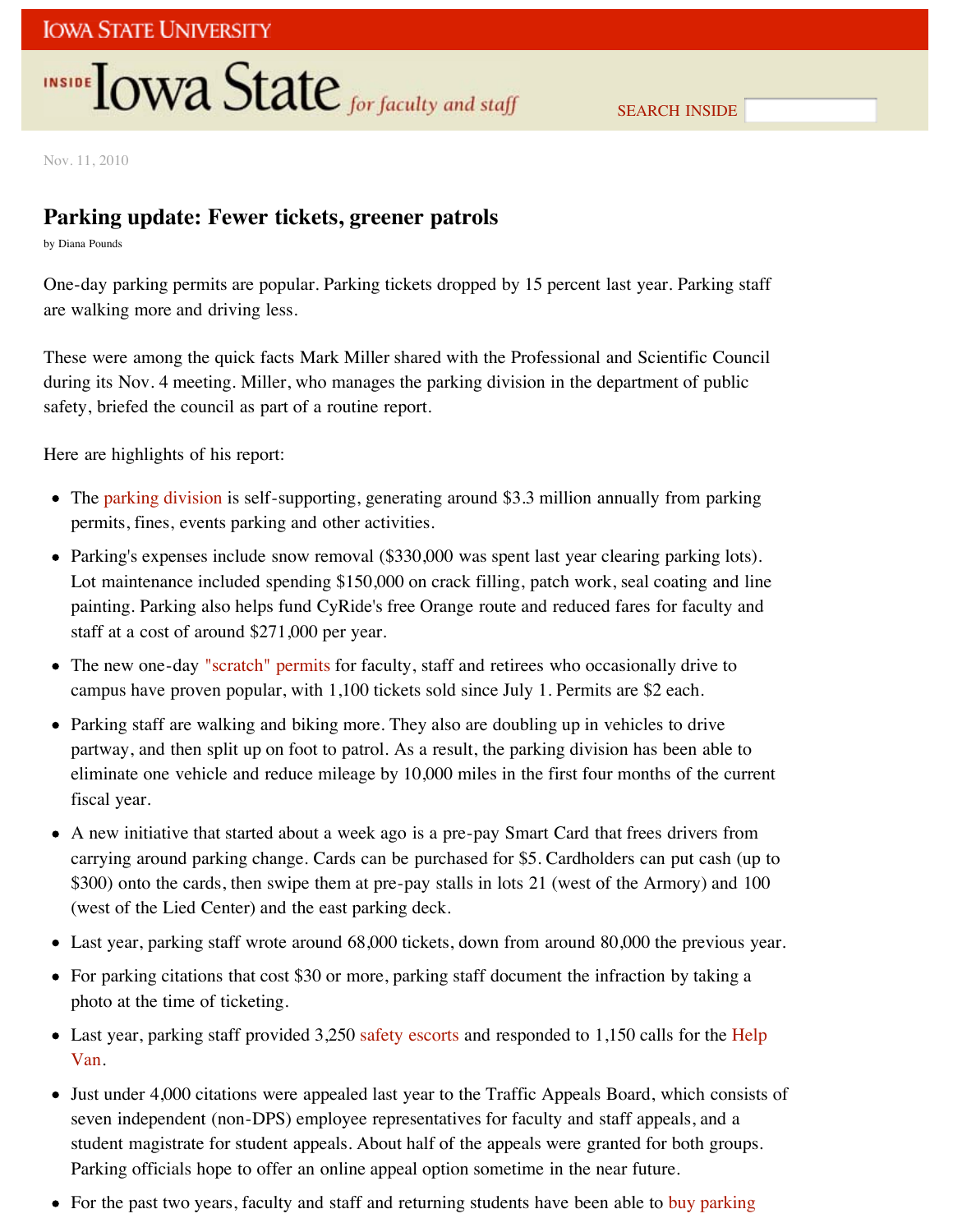permits online rather than via mail. The online process has saved \$35,000 annually due to reduced labor costs.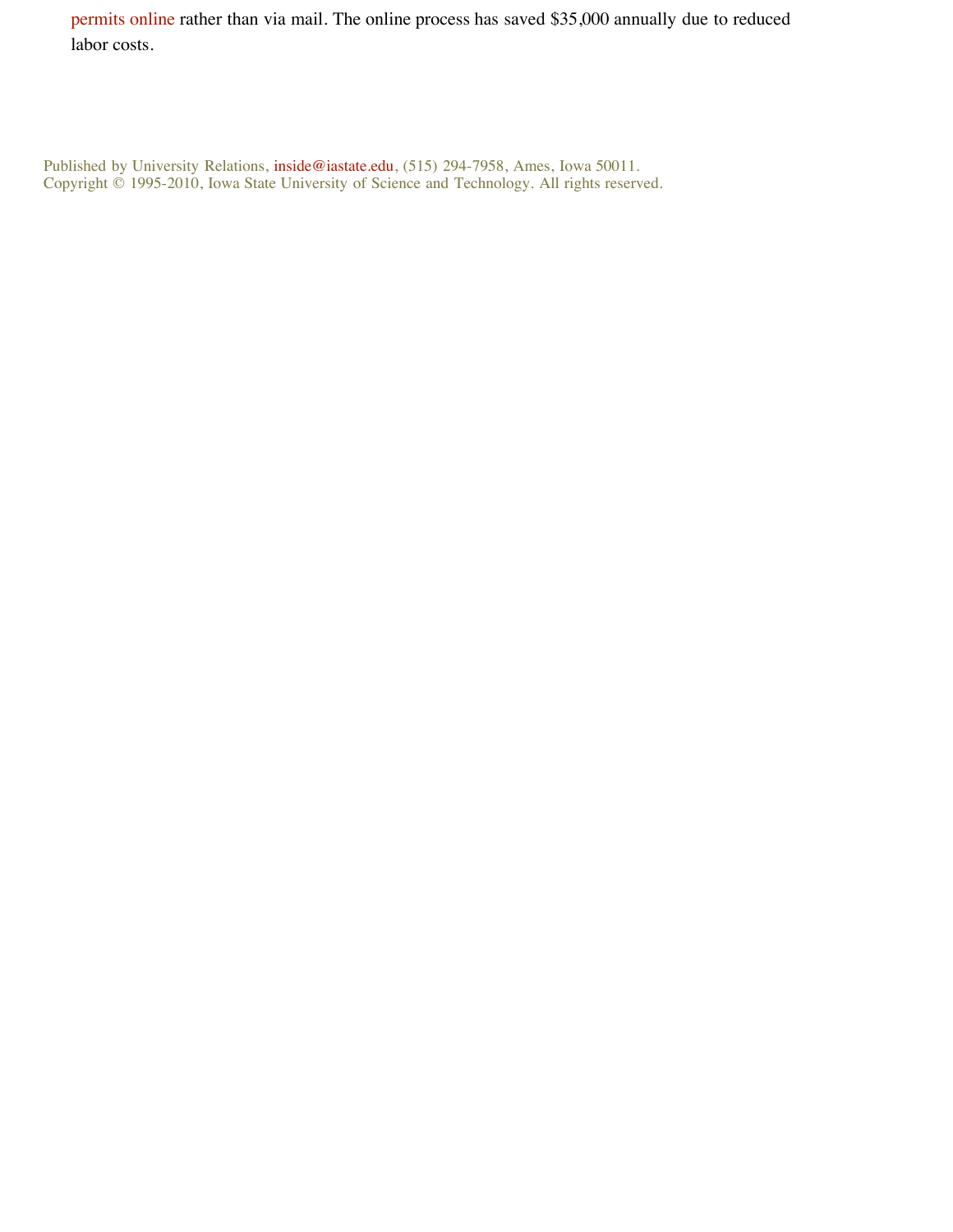## **INSIDE TOWA State** for faculty and staff

SEARCH INSIDE

Nov. 11, 2010

## **Hold the date: Sustainability symposium is Feb. 21-22**

Details are coming together for Iowa State's third annual Symposium on Sustainability, Feb. 21-22, 2011, in the Memorial Union. It also will be presented as a live webcast. Students, faculty and staff are invited to attend at no cost.

New to this year's symposium is a two-day structure -- in response to feedback from last year's attendees.

"The new symposium schedule recognizes that it's challenging for students, faculty and staff to commit an entire day to attend," said Merry Rankin, director of sustainability and a member of the planning committee. "The committee's goal is to engage as much of the university community as possible, and we hope the new structure will offer flexibility as people plan around other commitments."

### **Monday afternoon and evening**

On Feb. 21, all students, staff and faculty will have the opportunity to propose and discuss their visions for a sustainable Iowa State University. During the afternoon, each group will strategize individually and then summarize their discussion for the larger group. In the evening, a reception and sustainability poster session will precede a public lecture.

## **Tuesday morning**

Feb. 22 features a keynote address, reflection on the university's Live Green accomplishments of the past year and a look forward. An awards luncheon, featuring a local menu prepared by ISU Dining, will conclude the symposium.

## **Stay tuned for details**

Online registration for the symposium will open Dec. 1. An evolving list of symposium activities, including keynote speaker details, poster submission instructions and award nomination materials, will be posted on the Live Green website.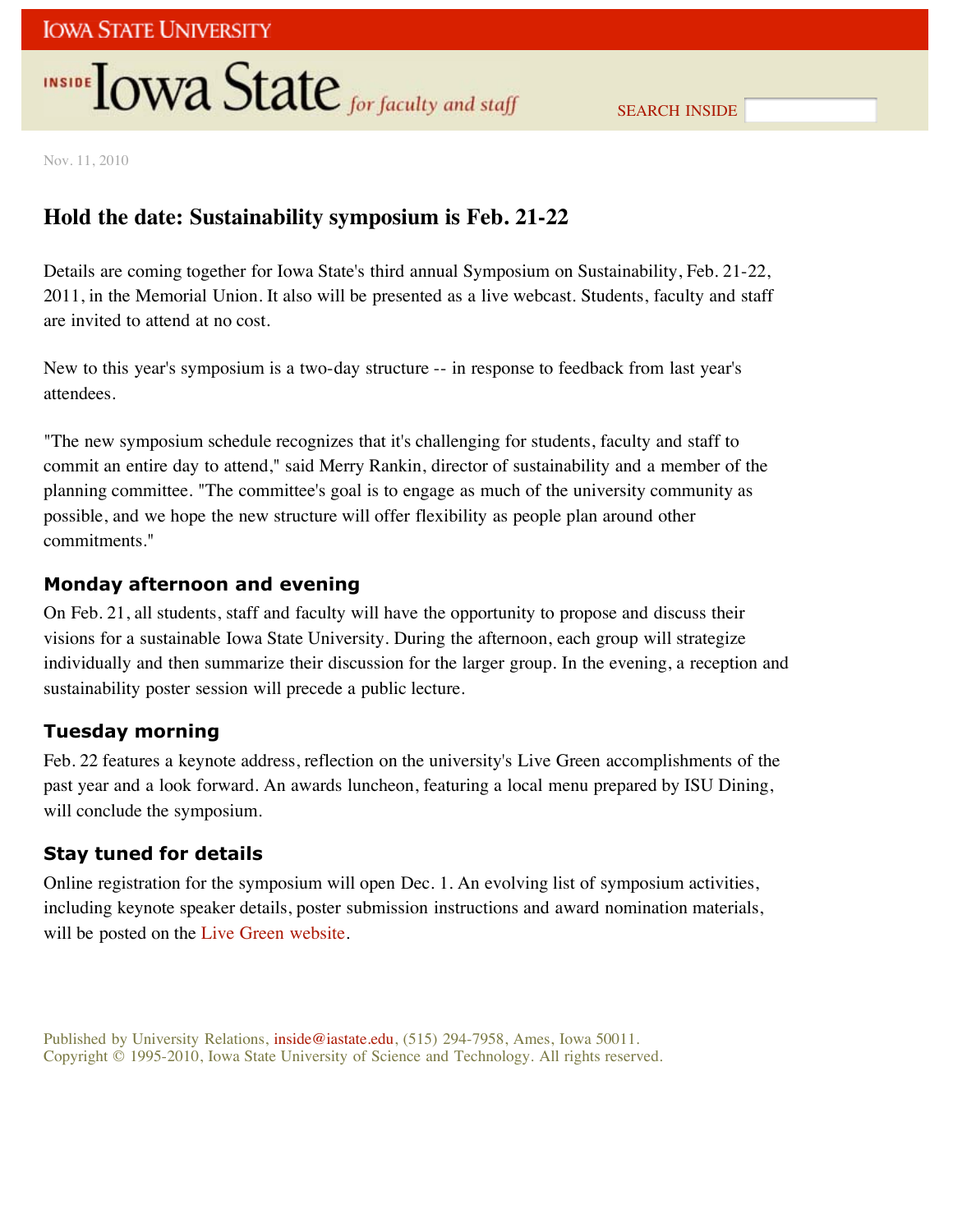# INSIDE LOWA State for faculty and staff

SEARCH INSIDE

Nov. 11, 2010



Mark Adams, *Peaches in Silver Bowl*, 1993, Lithograph, silkscreen. *Submitted photo.*

## **Gallery Walk marks reopening of the Brunnier**

by Paula Van Brocklin

The Brunnier Art Museum and store are open and ready for business.

After eight feet of floodwater inundated the lower level of the Scheman Building Aug. 11, the Brunnier Art Museum and store were closed while repairs and mold mitigation took place throughout the building. No artwork was damaged in the flood and the museum was not directly impacted by the water, but the battle to prevent mold from taking over Scheman raged on for nearly three months. The mold lost the battle, and the Brunnier and its store reopened Nov. 2.

University Museums will mark the Brunnier's reopening with a free, public gallery walk at 2 p.m. Sunday, Nov. 14. Dorothy Witter, assistant education specialist and security officer for the Brunnier, will lead the 45-minute tour. Visitors will view and discuss three exhibitions of realistic art prints currently on display in the museum -- "N. C. Wyeth: America in the Making" from the museum's permanent collection; "The Observant Eye" by Beth Van Hoesen; and "Translation of Light" by Mark Adams. Additional prints depicting 1930s American scenes by various artists, including Grant Wood, also will be part of the tour. The exhibitions originally had been installed for an August opening, but were removed during and following the flood.